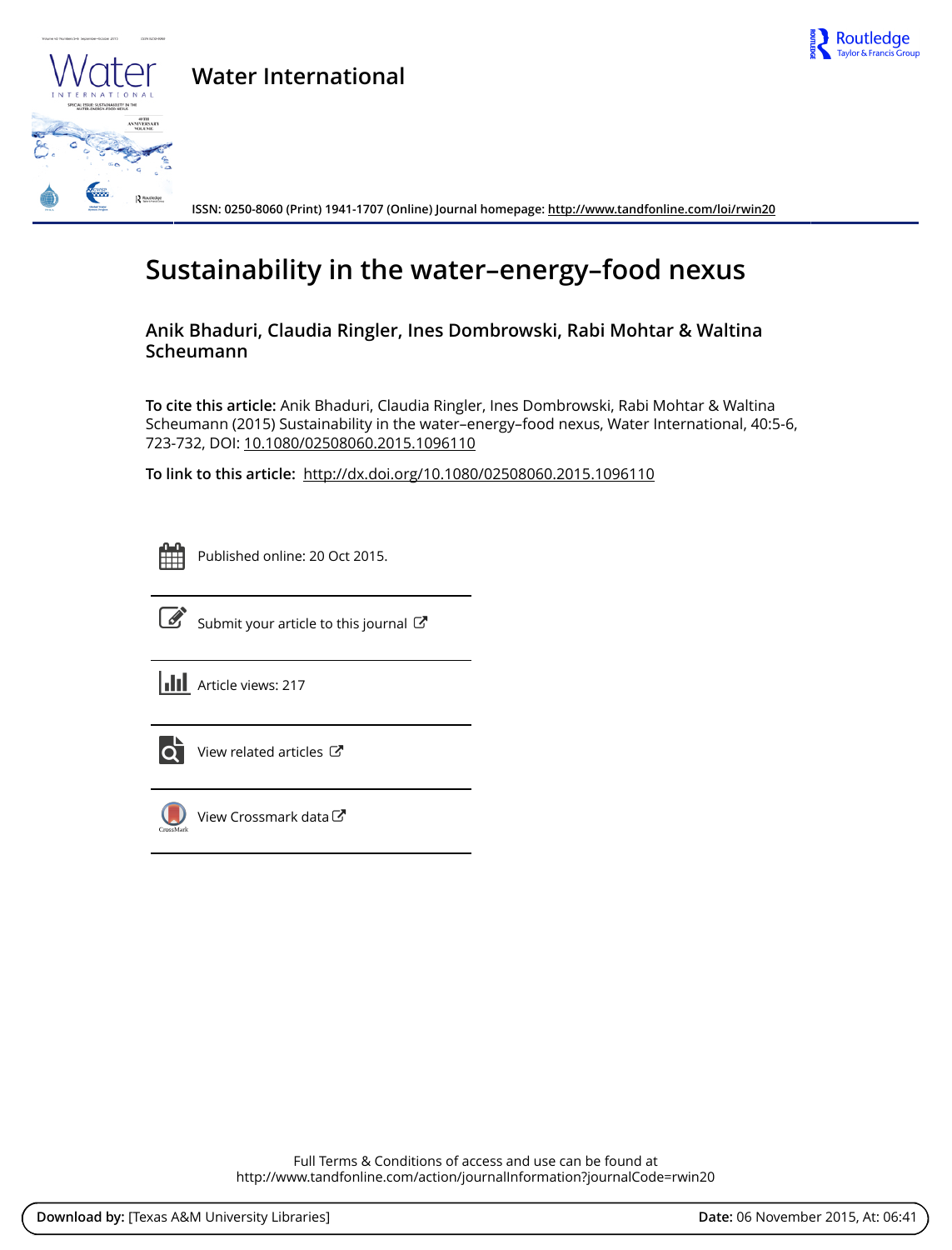

## EDITORIAL

## Sustainability in the water–energy–food nexus

Anik Bhaduri<sup>a</sup>\*, Claudia Ringler<sup>b</sup>, Ines Dombrowski<sup>c</sup>, Rabi Mohtar<sup>d</sup> and Waltina Scheumann<sup>c</sup>

a<br>Sustainable Water Future programme (formerly called Global Water System Project), Griffith University, Australia; <sup>b</sup>International Food Policy Research Institute, Washington, DC; <sup>c</sup>German Development Institute/Deutsches Institut für Entwicklungspolitik (DIE), Germany; <sup>d</sup>Department of Biological and Agricultural Engineering, Texas AM University, College Station, Texas, USA

#### Introduction

Today we are more than ever convinced that security in food, energy and water is interwoven with human, economic and environmental sustainability, and that this interplay is strengthening under growing natural resource scarcity and climate change. This recognition suggests that policy making and decision making for sustainability could benefit from a holistic nexus approach that reduces trade-offs and builds synergies across sectors, and thus helps reduce costs and increase benefits for humans and nature, as compared to independent approaches to the management of water, energy and food, without compromising the resource basis on which humanity relies. In the past, research and policy work related to the nexus has looked at the interactions between water and food or water and energy, but given political and institutional realities there has been a reluctance to bring forward a broader systemic perspective to capture the dependencies across multiple sectors and resources. At the same time, the cost to the environment of neglecting these linkages has increased. The players in the nexus approach are public, private and civil society at local and broader human scales.

Recognizing the urgent need to focus on sustainability in the water–energy–food nexus (WEF nexus) together with tools to analyze and approaches to govern the linkages at different scales, the Global Water System Project, the United Nations Environment Programme, the Deutsches Institut für Entwicklungspolitik, the Center for Development Research (ZEF), University of Bonn, and the CGIAR Research Program on Water Land and Ecosystems organized an international conference, Sustainability in the Water-Energy-Food Nexus, in Bonn, Germany, in 2014. The conference addressed sustainability in the WEF nexus as a key research-for-action initiative, and included an international policy consultation process to inform, influence and catalyze action of policy makers, nongovernmental organizations, the private sector, educators and researchers towards a nexus approach that both draws on and supports the environment. The conference brought together available information, identified knowledge and action gaps, shared lessons on viable instruments and approaches, facilitated networks, and contributed to consensus on priorities for appropriate investment and action by different actors and stakeholders for moving towards action on the WEF nexus.

This special issue is an outcome of that conference, and contains significant pieces of work on the WEF nexus that were presented at the conference focusing on relevant tools, solutions and governance at different scales. Together, the articles in this special issue

<sup>\*</sup>Corresponding author. Email: abhaduri@uni-bonn.de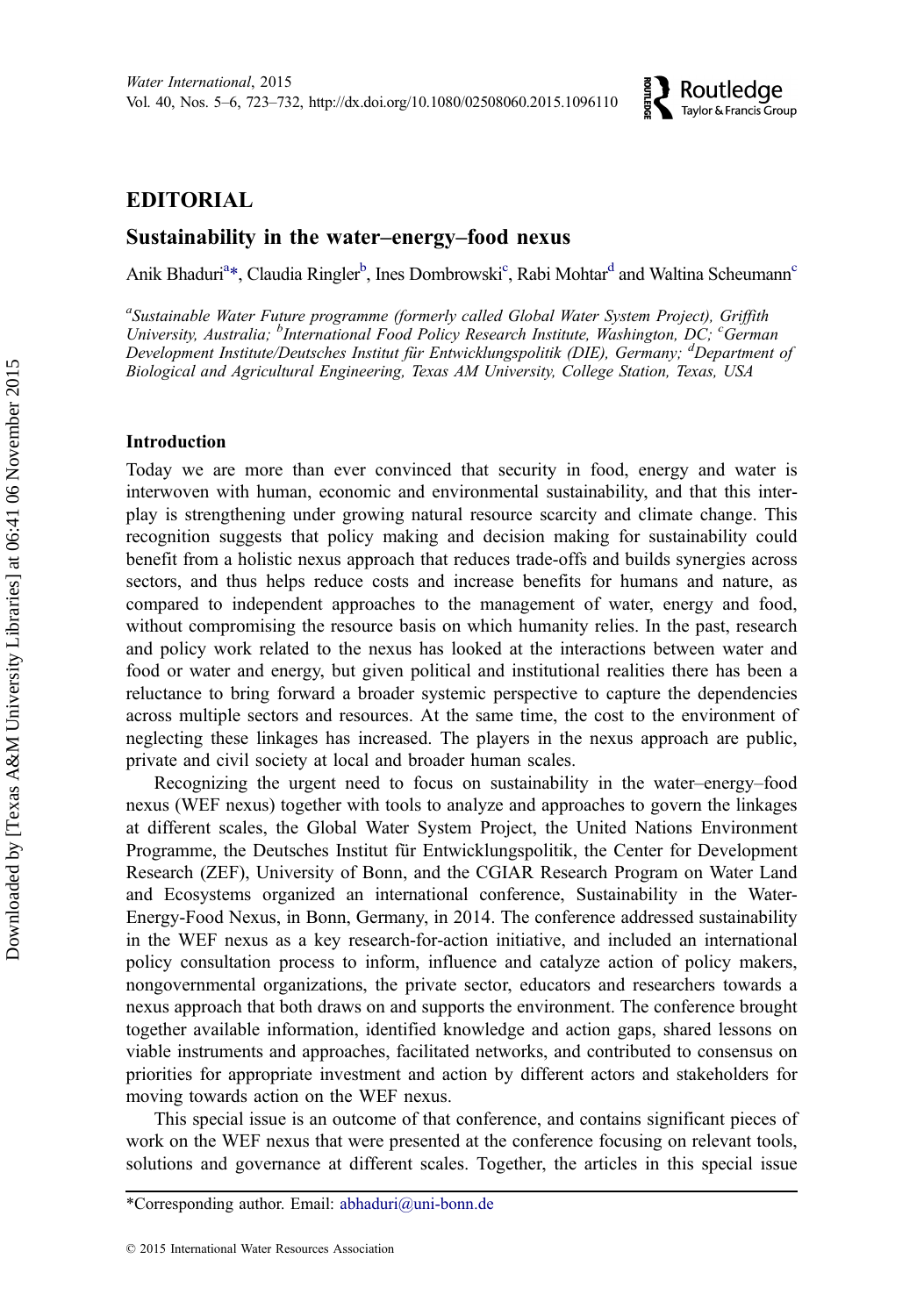contribute to answering two key questions: How can the WEF nexus be implemented across scales? And how can governance and management practices reduce trade-offs and exploit synergies?

The special issue features 12 articles that are divided into two sections according to the two thematic questions. Articles under the scale and implementation theme discuss challenges, assessment tools and solutions for implementing nexus approaches at different scales and how these scales are linked with one another through synergies and trade-offs. Articles under the governance and management theme address different mechanisms and institutional arrangements that can support a paradigm shift away from disjointed policies. Articles also focus on government initiatives that take into account the complexity of linkages between water, food and energy to maximize positive results and minimize harmful impacts.

This introductory article highlights the articles of this special issue, and discusses how to move forward in nexus research and policy, focusing on the capacity development and knowledge synthesis needed for nexus implementation. In the conclusion, the article reflects on some of the priority actions for the implementation of a sustainable nexus approach.

#### Nexus implementation at different scales

The nexus concept has gained much attention as water, energy and food developments are increasingly interlinked by joint demand, price developments, technology, and resource constraints. These interdependencies and feedback effects are further influenced by trade, markets and speculation, as seen in the joint price movements of agricultural commodity and energy prices (Ringler, Bhaduri, & Lawford, [2013\)](#page-9-0). In addition to supply-side shocks, for example, as a result of climate extreme events and speculation in commodity futures, environmental constraints are increasingly identified as the underlying reason for price volatility in the energy and food sectors.

Policy debates on the 2007–08 food price crisis identified the trade-off between fuel and food as a key cause underlying food price spikes. Rosegrant ([2008\)](#page-9-0), for instance, argued that the conversion of agricultural land into the production of biofuel feed stock put upward pressure on food prices; and various experts suggested that maize-based biofuel development accounted for a significant share of global commodity price increases (see e.g. HLPE, [2013;](#page-9-0) Mueller, Anderson, & Wallington, [2011\)](#page-9-0).

Mirzabaev et al. ([2015\)](#page-9-0) in this special issue provide a review of trade-offs and synergies of bioenergy within the WEF nexus, focusing on developing countries. By applying a broader WEF nexus perspective to the topic of bioenergy, the article identifies multiple possible wins across various nexus components.

Energy and water are also very much interlinked and interdependent as today 90% of global power generation relies on water (UN Water, [2014](#page-10-0)). Moreover, the International Energy Agency's World Energy Outlook of 2012 estimated that within the next two decades water consumption for energy could increase by 85%, along with higher global water withdrawals, due to the transformation towards higher-efficiency power plants with more advanced cooling systems and the increased production of biofuel (IEA, [2012](#page-9-0)).

The growing demand for limited water supplies puts increasing pressure on waterintensive energy and food producers to look for alternative approaches, particularly in water-scarce areas with large inter-sectoral competition for water. There are several dimensions of uncertainties and risks related to these global environmental changes that further complicate the nexus challenge and make the interrelationship between the sectors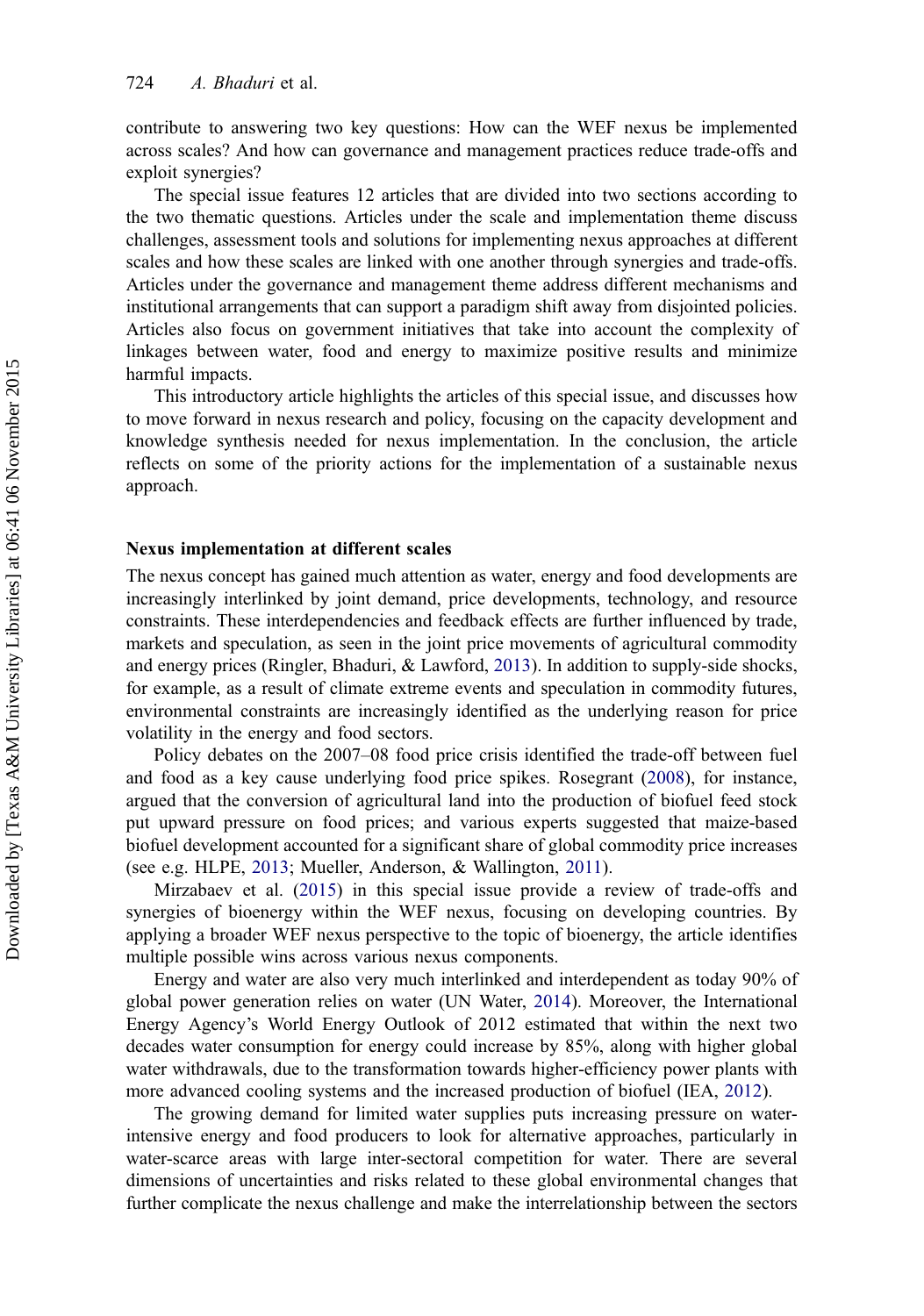highly dynamic. The ability to achieve water, energy and food security under climatic change, for instance, depends on the understanding of interconnected risks and vulnerabilities to these resources. Given these dynamics policy tools, incentives and regulations need to stay flexible to be able to adapt to changes, integrating innovative ideas and best practices.

Several articles in the special issue showcase assessment tools that can guide nexus implementation at different scales. Meza et al. ([2015\)](#page-9-0) modify the traditional WEF nexus concept to emphasize the flows or influences among its components, allowing a better representation of the dynamic nature of the WFE nexus in response to global change drivers. The article applies this dynamic concept to synthesize the status and future challenges of the nexus in four regions of Chile that are currently under pressure due to climate variability and relative water scarcity and experience strong competition for water from different sectors. The article by Daher and Mohtar [\(2015](#page-9-0)) presents a different type of WEF nexus modelling tool for scientists and policy makers to evaluate scenarios and identify sustainable national resource allocation strategies at the country level and includes an application to food security in Qatar, a hyper-arid Persian Gulf country.

Mayor et al. ([2015\)](#page-9-0) propose an assessment methodology for nexus implementation at the basin level and apply the tool to a case study of the Duero River basin in Spain to illustrate how it can help us understand trade-offs and synergies, diagnose the level of political coordination needed, and identify existing and potential solutions to improve water, energy and food resource management in the region. Some of the most important issues are the limitations posed by rising energy prices for irrigated agriculture due to modernization, limits to treating water, and the emergence of new energy-related water demands in hydraulic fracturing for oil and gas.

As Mayor et al. find, freshwater is increasingly consumed for oil and gas exploration, often in water-stressed areas. Co-optimization of resources is therefore essential to meet energy demands without depleting remaining freshwater reserves. Graham et al. ([2015\)](#page-10-0) take this further, discussing available information on water withdrawals and use by the oil and gas industry in the Permian Basin region of south-eastern New Mexico in the US. The article explores different processes for reuse and recycling of water and the operational and policy changes that would help improve our ability to maximize use of all the available water resources in this arid region.

The human and environmental dimensions are and should be the core of the nexus approach, and address the ecological sustainability on which the well-being of future generations depends. Nexus solutions need to clearly and explicitly identify reduced costs and increased benefits for both humans and nature, compared to single-sector strategies for water, land, energy and food. The areas with the largest rural poverty, malnutrition and food insecurity are also those with the greatest water and land degradation (Vosti & Reardon, [1997](#page-10-0)). This requires an integrated management approach in the context of agroecological systems to preserve ecosystem services for humans and nature, and higher investment in integrated land and water resource improvements in these areas. Partial approaches neglecting cross-effects may underestimate or overestimate the consequences of uncoordinated actions and lead to biased policy implications. Such ecosystem-based management approaches have gained greater importance and relevance in WEF nexus debates recently, given the substantial economic and societal benefits to future generations. Since the enormous benefits (and the benefits forgone) are inherently cross-sectoral, and impact different sectors concurrently, it is important that the current discourse on the WEF nexus considers the importance of ecosystems for meeting the demands of both humans and nature.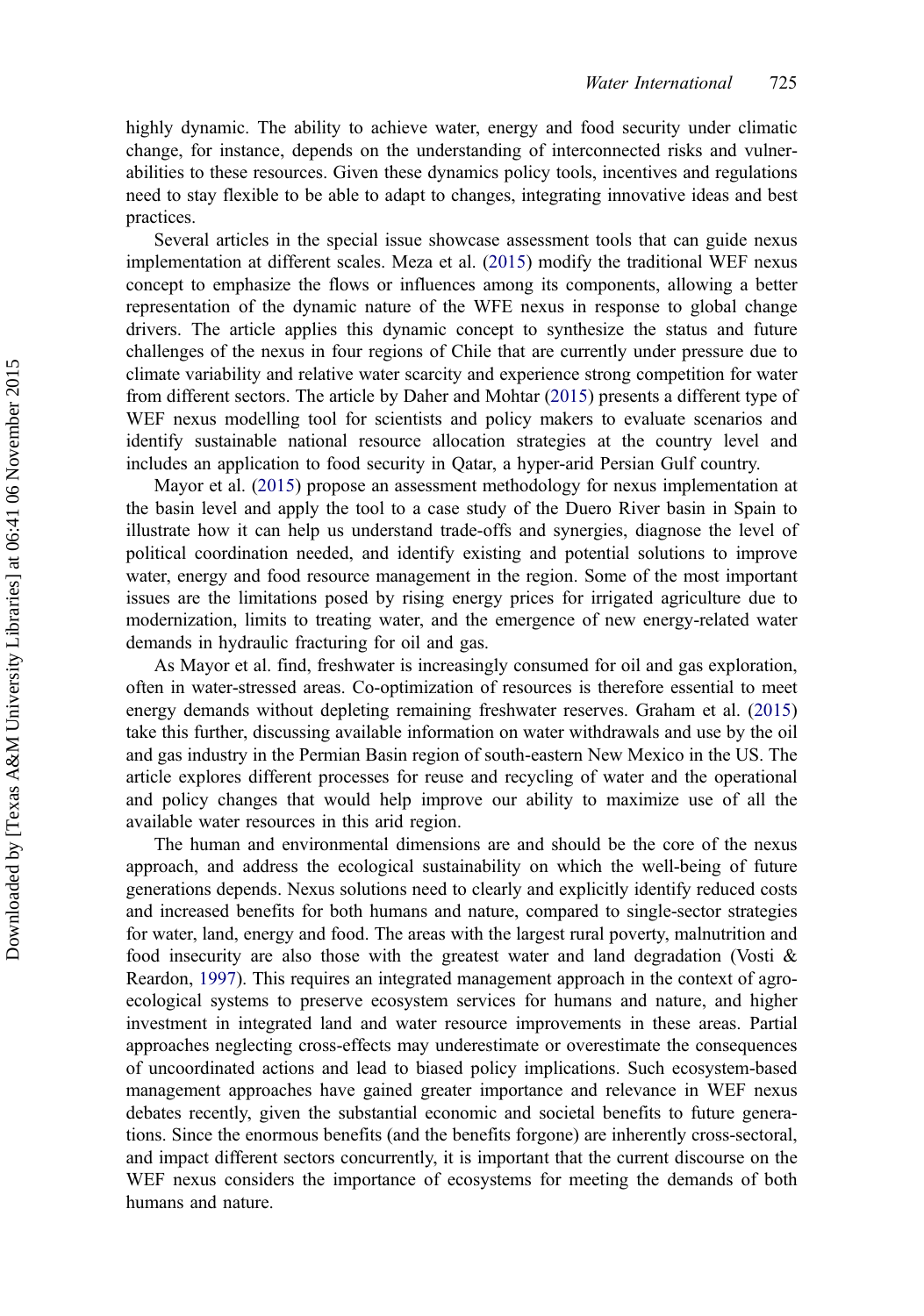Vörösmarty et al. [\(2010](#page-10-0)) provide an illustration of how dams which were constructed to enhance water availability, flood protection, hydropower and other services are part of the WEF nexus. First, water use for energy production can affect water supplies for agriculture. Dams also inhibit the flow of nutrients and sediments and impact the water cycle by increasing water residence time, thereby affecting the conditions of various ecosystems and their services. However, dams can work most effectively as part of healthy ecosystems, that is, those that are not degraded and eroded, reducing flash flows and retaining sediments on land. An ecosystem-based management approach would bring the elements of energy, food and water into a single viewpoint, and can help mitigate the trade-offs while generating co-benefits (Hoff, [2011](#page-9-0)).

Implementation of such an ecosystem-centric nexus approach also puts researchers and water managers in a challenging position to improve research tools that will help understand a systematic framework for the organization of information to study the interaction between the different sectors through different kinds of ecosystem services. Hack ([2015\)](#page-9-0) in this special issue addresses the potential functional role of payments for hydrological ecosystem services within the concepts of integrated water resources management and the broader WEF nexus. The article discusses the conceptual advantages of this instrument compared to traditional policy instruments regarding spatial and institutional fit and interplay.

#### Governance of the nexus

Governing the nexus necessarily involves governing the trade-offs between the different sectors and dealing with the plurality and interactions of policies that are in place. It requires appropriate legal, political and administrative arrangements and decisions on applicable and suitable instruments (economic and otherwise) to mitigate trade-offs and ensure access to high-quality water, food and energy services for all while safeguarding the ecosystems that provide these services. Cross-sectoral governance also needs to respond to growing risks and uncertainties, with a focus on processes of change.

In spite of the strong interconnectedness among water, energy, food and the environment, policy makers have continued to address and formulate policies in silos that do not guarantee simultaneous attainment of food, energy and water security as well as environmental sustainability. For instance, governments often design agricultural policies and subsidy programmes, such as those for fertilizer, without taking into account the complexity of linkages with energy and water, forgoing opportunities to maximize positive results and minimize harmful impacts. Similarly, in several countries energy subsidies are provided to agriculture without considering their implications for groundwater depletion and degradation. Institutional arrangements need to recognize such implications, and formulate and coordinate polices to reduce such externalities. Nexus governance entails active coordination. Gain and Giupponi [\(2015](#page-9-0)) in this special issue analyze nexus institutional issues in the context of Bangladesh and suggest policy integration for policy implementation. This is both challenging and costly, as sector-specific actions have to be balanced to optimize rather than maximize. It necessitates the minimization of transaction costs as well as optimization of the functioning of the system as a whole.

The optimal arrangement of nexus governance depends on many criteria so that some decision-making powers are decentralized while others are coordinated, while taking into account the values of different stakeholders and interest groups in a fair and transparent manner. This also means that to create formal governance mechanisms for shared benefits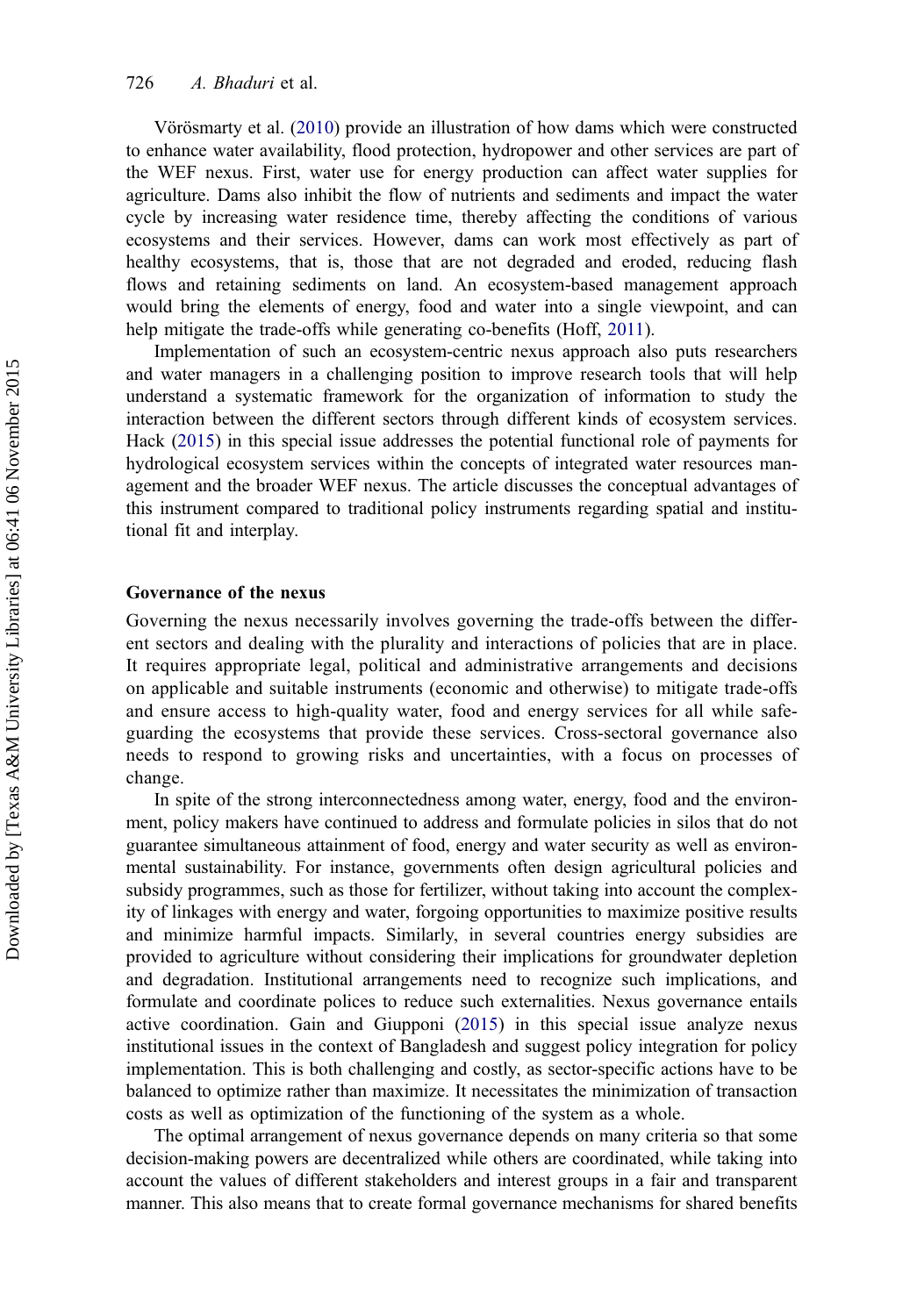different modes of nexus governance need to be effectively combined, bringing together the private sector, governments and bureaucratic structures, as well as informal networks. Based on an overview of governance challenges, new research should provide insights into policy instruments and experience in their application at the global, national, regional (basin) and local levels.

Nexus governance requires continuous efforts, as much institutional innovation needs a longer horizon for effective implementation. This also requires political support and constant monitoring of targets to bring about sound, responsible and transparent governance principles that mitigate cross-sectoral competition around resource distribution while addressing both human and environmental concerns towards sustainable development. Halbe et al. ([2015\)](#page-9-0) present a methodological framework to analyze sustainability innovations in the WEF nexus and strategies for governing transition processes. The framework used in the article is based upon a participatory model-building approach to analyze intersectoral effects and synergies of innovations in Cyprus.

At a local level, institutional innovation is needed to develop democratic and participatory approaches that address the WEF nexus, while at the national and supranational levels development and implementation of binding environmental targets (e.g. water quality standards, land use distribution) are also needed, along with context-specific pathways for different regions to achieve those targets.

Local-level policy implementation can lead to significantly different outcomes. In India, groundwater is an important source of irrigation water for millions of farmers. In order to prevent excessive extraction of water, policies were framed to control unsustainable groundwater use through intervention in the energy sector, such as through pricing of electricity for groundwater use based on metered usage rather than a flat rate in West Bengal, India. The new policy has reduced groundwater usage significantly. In northern India and Gujarat, electricity feeders for agricultural uses have been separated from feeders for domestic and industrial electricity use, which allowed controlling groundwater over-extraction through control of the electricity provided for groundwater usage (Shah, Bhatt, Shah, & Talati, [2008](#page-10-0)). To solve nexus governance problems, and particularly where ecosystem services are reaching tipping points, such institutional change can play an important role in producing an efficient outcome and in understanding opportunity costs, as well as externalities.

Interdependence of different sectors at different scales can cause unintended trade-offs or support synergistic activities. Mekonnen et al. [\(2015](#page-9-0)) find productivity-enhancing effects of water users' associations in Pakistani Punjab for farmers who rely on groundwater and are thus not in the remit of watercourse water users' associations. The article concludes that improving the management of surface water through functioning watercourse-level institutions can be a viable option for reducing over-utilization of groundwater resources and the pressure it creates on the already strained energy situation in Pakistan.

Sometimes, higher-level policy making can have a significant impact on local realities. Whereas hydropower investments often involve decisions by international donors and national governments to secure energy generation, the construction of dams can have a significant impact on access to water for local stakeholders. Particularly when hydropower development takes place in transboundary river basins, cross-sectoral challenges and policy options are interlinked at different levels. Hensengerth ([2015\)](#page-9-0) analyzes the limited influence a water-centred organization has on hydropower development, and addresses the issue of authority and hegemony in the field of international development and hydropower policy, using a case study of the Xayaburi Dam in the Lower Mekong Basin. The article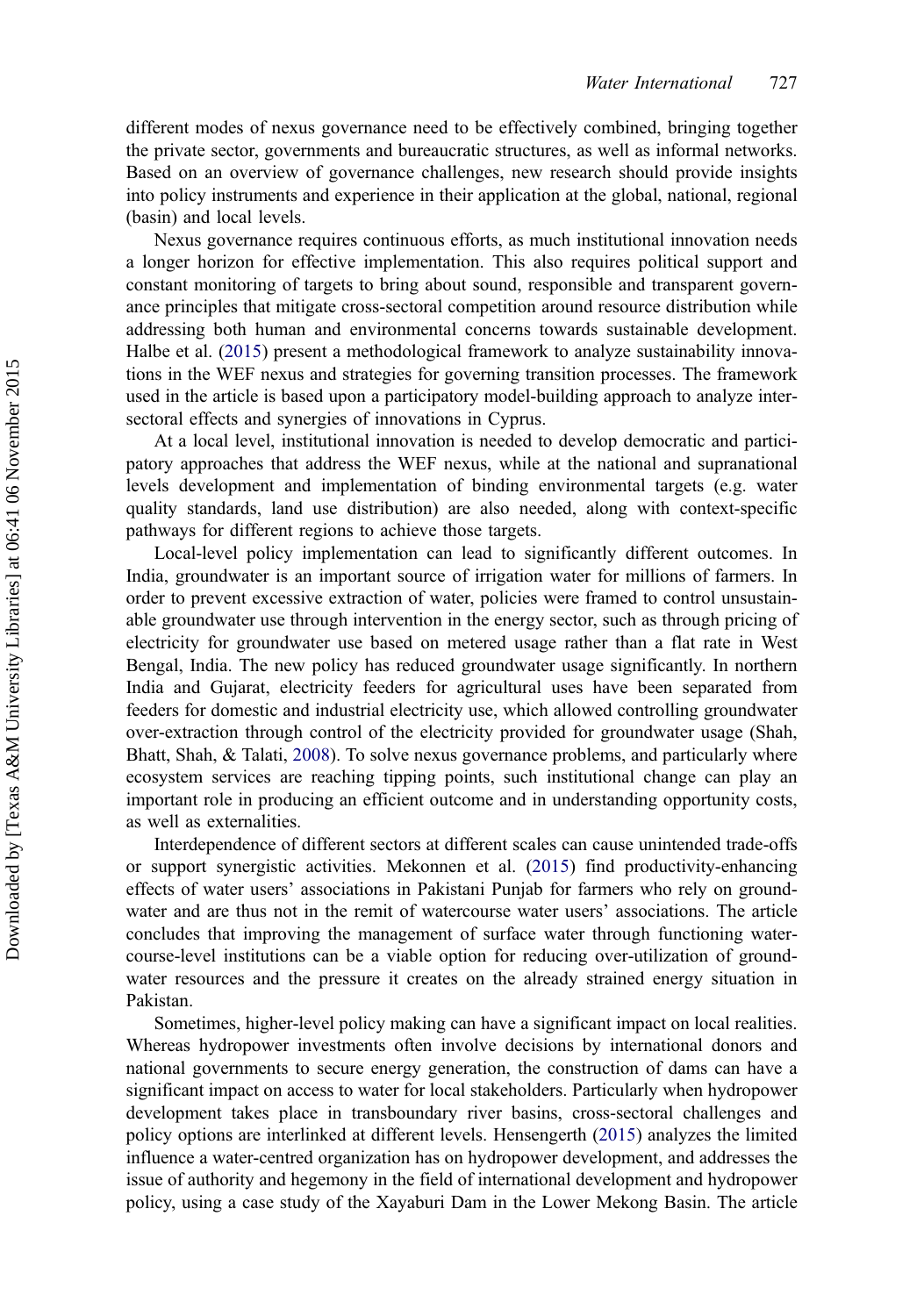analyzes the strategies of different government actors to safeguard their interests vis-à-vis the Mekong River Commission, donors and the downstream riparians of Cambodia and Vietnam.

The Xayaburi Dam elevates nexus issues to the transboundary level. The number of dams in transboundary river systems with obvious water, energy and food implications is large. Possibly the most notorious, degraded large transboundary river basin is the Aral Sea basin, where nexus trade-offs and strains continue to exacerbate environmental stresses and nexus opportunities are continually discarded in favour of single-sector and single-country strategies, further degrading the environment. Although hydropower generation consumes little water, apart from evaporation and seepage losses from the reservoir, seasonal differences in water release and use requirements for irrigation and energy production can and have caused conflict in this basin, with significant adverse impacts on the local population and the environment. There is a need for agreements between countries and a code of conduct for donor agencies to protect the water use rights of local stakeholders. Specifically, the construction of the Rogun Dam in Tajikistan to increase upstream energy generation in the Amu Darya Basin creates potential tradeoffs with existing downstream irrigation needs, due to the different timing of energy and irrigation-water demands. Bekchanov et al. ([2015\)](#page-9-0) in this special issue apply a hydroeconomic optimization model to quantify the impacts of dam operations on energy production and irrigation-water availability and suggest how cooperation and benefitsharing can minimize the risks to downstream users while ensuring benefits to all users. Using a case study of the Euphrates-Tigris Basin, Gürsoy and Kibaroglu ([2015\)](#page-9-0) suggest that dilemmas of coordination, mismanagement and governance failures among riparian countries can be overcome if the parties concerned show political willingness, which could be supported through a WEF-nexus lens.

#### Capacity building for the nexus

There are several challenges and therefore significant efforts needed to build capacity for the adoption of nexus approaches – including policy fixes, such as integrated formulation of policy; technological remedies, such as improving synergies between energy and food value chains; and community-based action, including mobilizing public opinion. Capacity is best strengthened for existing institutions to support addressing WEF nexus objectives through developing coordination mechanisms that allow synergies to develop.

A variety of institutions, including national governments, the private sector, international development partners, and civil society organizations can jointly meet capacity development needs to not only improve the understanding of interdependencies but also generate greater system efficiencies through joint management and operations, and increased potential of joint innovations.

Regarding individual capacity development, it must be noted that individual capacities do not develop in isolation but are embedded within wider institutional arrangements, which adds to the complexity of 'capacities'. Emerging evidence shows that capacity development can be effective from the individual to organizational levels, but can take time to achieve impact (Bruns, Ringler, & Meinzen-Dick, [2005\)](#page-9-0). There is therefore a need for careful cost–benefit assessment of the right strategy to design capacity development for the nexus in terms of its effectiveness and efficiency.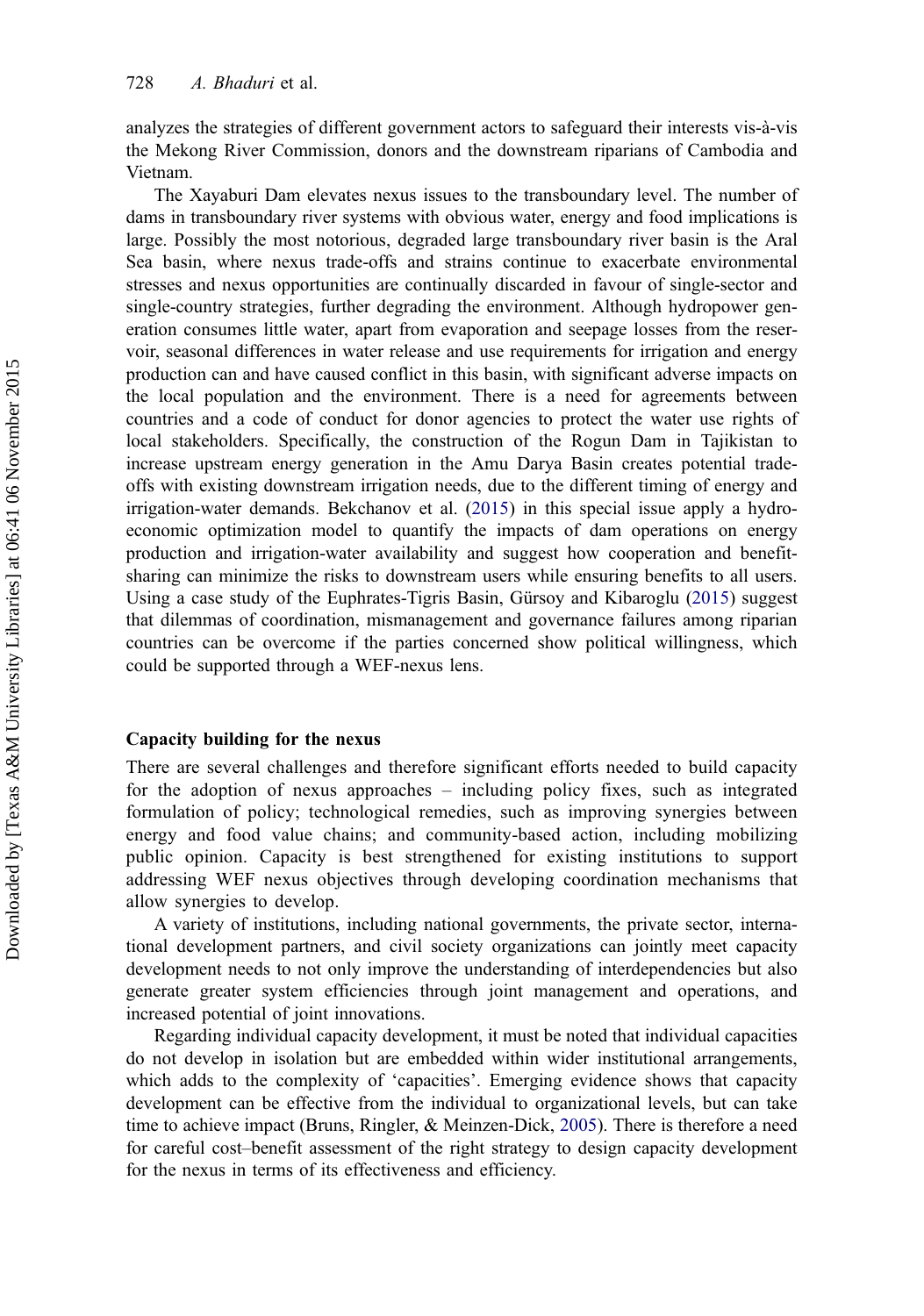### Knowledge synthesis for the sustainable implementation of the nexus

Today's decision makers need to evaluate the potentially adverse impacts of policy decisions taken in silos. Integrated information can play a crucial role for efficient and effective decisions under uncertain conditions. Knowledge developed for the WEF nexus in the form of data services – measurements and observations taken in the field or data derived from remote sensing – can ensure that decision processes are broadly supported, transparent and robust. Relevant data for addressing the issues of the nexus sometimes exist but are often difficult to access (Lawford et al [2013](#page-9-0)).

One of the major challenges impeding nexus analysis is a lack of synthesis of nexus knowledge. This reveals a lack of communication and organization among the institutions that collect data and the decision makers who use these data. Currently, most data-providing portals are scattered, unconnected, and without coherent data structures or access policies.

There is also a gap between data required by decision makers and data which are easily accessible. To develop comprehensive data-sets, synergies between field and remote-sensing data need to be reaped. The first brings in precise measurements on the spot, while the latter can provide larger spatial coverage. To increase capacities for analyzing such integrative data-sets, the next generation of scientists and practitioners needs to be trained in understanding the interconnectedness among water, energy and food. In practice, management bodies need to think and work across administrative boundaries to implement nexus thinking in management practices. Practical steps towards effective knowledge sharing for the nexus include an active integration of decision makers from the WEF nexus into the design of earth-observation services and the establishment of working groups to develop ideas and approaches to advance mainstreaming of nexus thinking in policy and private-sector decisions. Iterative dialogues and concerted information sharing are needed to effectively develop vulnerability assessments, and to build future scenarios and analyze alternative pathways. Resilience and the sustainable management of water, energy and food resources require comprehensive approaches with stakeholders, as well as cooperation and strategic integration with rural areas (e.g. water allocations between urban dwellers and farming activities) and the surrounding biophysical dynamics (e.g. glaciers, precipitation, runoff, etc., that ultimately affect water and energy security).

#### Conclusion: priority actions for the implementation of a sustainable nexus approach

The Call to Action (<http://wef-conference.gwsp.org/call-to-action.html>) issued at the con clusion of the international conference on Sustainability in the Water-Energy-Food Nexus reflects many of the messages brought out in the special-issue articles, including the following three.

## Responsible governance of natural resources is the necessary first step for action on the water–energy–food nexus

Policies and governance mechanisms must be developed and deployed at different levels to implement a nexus approach. Doing so will help reduce negative impacts of policies on each individual sector, saving resources, minimizing trade-offs, and enhancing synergies. Sector policies need to become more inclusive and better coordinated among each other and should both safeguard the environment and secure rights and access to natural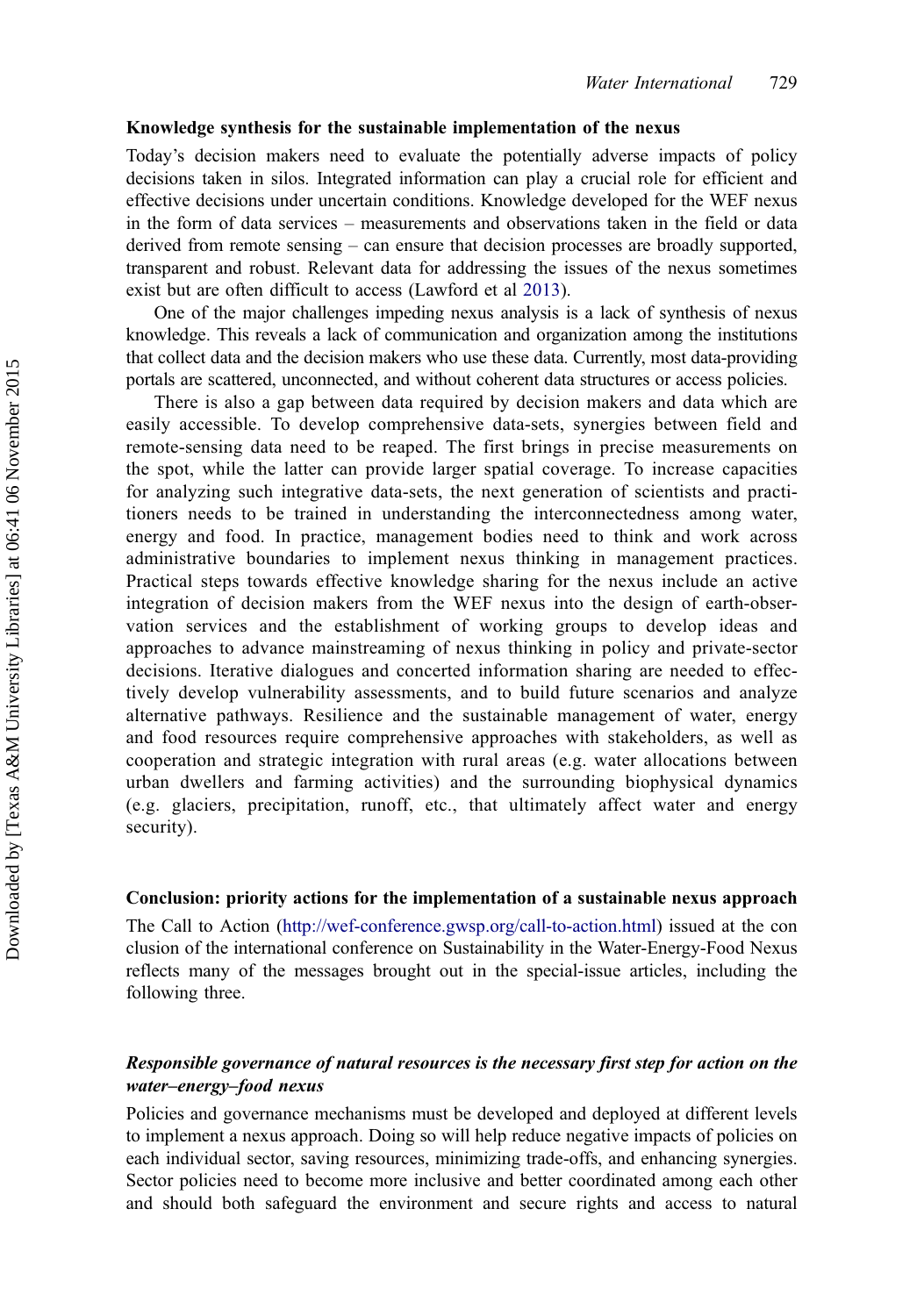resources, in particular for the poor. Governments, the United Nations and other international policy organizations need to strive for adaptive management and cross-sectoral coordination. This includes assessing the environmental and social impacts of policy implementation and developing as well as implementing, monitoring and updating environmental management plans that consider the interlinkages between natural resources. It is important to identify economic incentives to enable a nexus approach, e.g. price reforms to better reflect resource scarcities, and to increase efficiencies, as well as targeted subsidies without negative side effects for other sectors and the environment.

## The nexus calls for a broad involvement of stakeholders to work collaboratively towards sustainable development

Innovative research and technologies are essential to support the implementation of a nexus framework by governments and other actors. Responsible governance needs to bring together the different stakeholders around water, energy and food security strategies. These stakeholders need mechanisms that allow them to jointly address trade-offs and identify winwin strategies wherever possible, as well as requirements and mechanisms for the implementation of such strategies. The ongoing development and formulation of the Sustainable Development Goals should consider and recognize the importance of a nexus approach to water, energy and food. Doing so will help promote consistency and complementarity among the Sustainable Development Goals. The goals should reflect nexus interactions that can be monitored at different scales to increase the benefits for both humans and nature.

## It is essential to greatly expand financial, institutional, technical and intellectual resources for nexus research and applications

The private and public sectors, international organizations and other research-funding entities need to better ensure that research is demand-driven and invest more in research on the nexus. This includes research on agricultural production, energy generation, water supply and sanitation, improvement of water quality and the status of aquatic ecosystems. This research should be solutions-oriented to facilitate technologies and approaches that support increased land, water and energy efficiency in a more integrated way. Resource-efficient technologies for enhanced sustainability operate differently in diverse biophysical and socioeconomic contexts; thus, important groundwork by and with end users is essential. Development of resource-efficient technologies needs to consider the scarcity of other interlinked resources. The research community and other stakeholders need to develop and apply research methods on the nexus and use tools to better inform decision makers. This involves risk assessments, threat indicators, environmental and social impact assessments, and earth observation. The research community needs to compare nexus and business-as-usual approaches for their costs and benefits. Such analyses can strongly support better informed decision making as well as sustainable business models. Taken collectively, the above guidelines can constitute the centrepiece for sustainability in the water–energy–food nexus.

#### Acknowledgements

This special issue is one of the main outputs of the international conference, Sustainability in the Water-Energy-Food Nexus. We are grateful to the German Federal Ministry of Education and Research, the United Nations Environment Programme, the Deutsches Institut für Entwicklungspolitik, the Center for Development Research (ZEF), University of Bonn, and the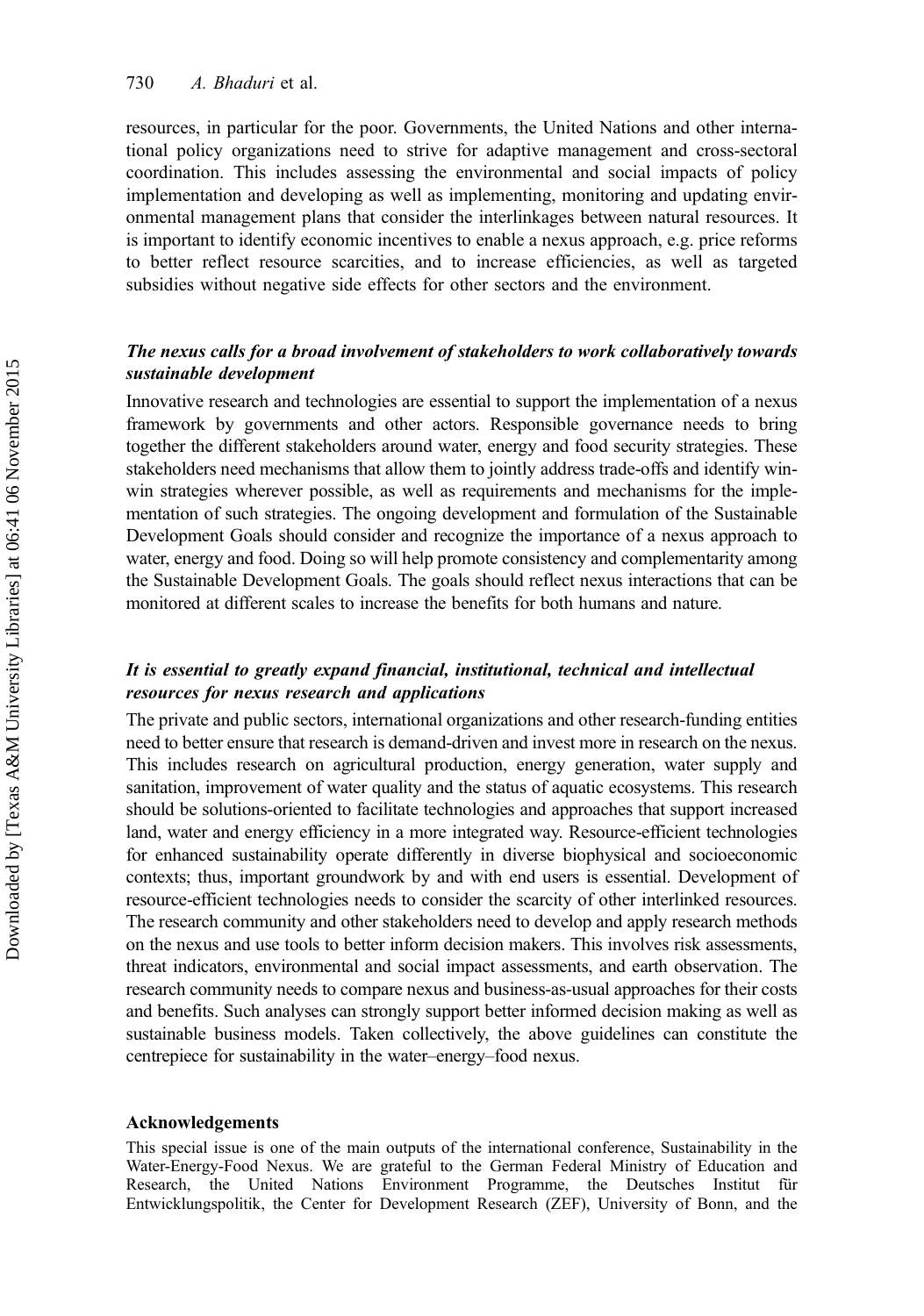<span id="page-9-0"></span>CGIAR Research Program on Water Land and Ecosystems for the financial support provided to organize this organize conference. We are also thankful to UNEP for additional financial support for editing and publication of this special issue. We also thank James Nickum, editor-in-chief of Water International, for his editorial support in producing this special issue.

#### References

- Bekchanov, M., Ringler, C., Bhaduri, A. and Jeuland, M. (2015). How would the Rogun Dam affect water and energy scarcity in Central Asia? Water International, 40 (5/6), 856–876. doi:[10.1080/](http://dx.doi.org/10.1080/02508060.2015.1051788) [02508060.2015.1051788.](http://dx.doi.org/10.1080/02508060.2015.1051788)
- Bruns, B., Ringler, C., & Meinzen-Dick, R. (Eds.). (2005). Water rights reform: Lessons for institutional design. Washington, DC: IFPRI.
- Daher, B. T. and Mohtar, R. H. (2015). Water–energy–food (WEF) Nexus Tool 2.0: guiding integrative resource planning and decision-making. Water International, 40 (5/6), 748–771. doi:[10.1080/02508060.2015.1074148](http://dx.doi.org/10.1080/02508060.2015.1074148).
- Gain, A. K., Giupponi, C. and Benson, D., (2015). The water–energy–food (WEF) security nexus: the policy perspective of Bangladesh. Water International, 40 (5/6), 895–910. doi:[10.1080/](http://dx.doi.org/10.1080/02508060.2015.1087616) [02508060.2015.1087616.](http://dx.doi.org/10.1080/02508060.2015.1087616)
- Hack, J. (2015). Application of payments for hydrological ecosystem services to solve problems of fit and interplay in integrated water resources management. Water International, 40 (5/6), 929–948. doi:[10.1080/02508060.2015.1096122](http://dx.doi.org/10.1080/02508060.2015.1096122).
- Halbe, J., Pahl-Wostl, C., Lange, M. A. and Velonis, C. (2015). Governance of transitions towards sustainable development – the water–energy–food nexus in Cyprus. Water International, 40 (5/6), 877–894. doi:[10.1080/02508060.2015.1070328.](http://dx.doi.org/10.1080/02508060.2015.1070328)
- Hensengerth, O. (2015). Where is the power? Transnational networks, authority and the dispute over the Xayaburi Dam on the Lower Mekong Mainstream. Water International, 40 (5/6), 911–928. doi:[10.1080/02508060.2015.1088334](http://dx.doi.org/10.1080/02508060.2015.1088334).
- HLPE. (2013). Biofuels and food security. A report by the high level panel of experts on food security and nutrition of the committee on World Food Security, Rome 2013.
- Hoff, H. (2011). Understanding the nexus: Background paper for the Bonn2011 Nexus Conference.
- IEA. (2012). World energy outlook. Paris: IEA.
- Kibaroglu, A. and Gürsoy, S. I. (2015). Water–energy–food nexus in a transboundary context: the Euphrates–Tigris river basin as a case study. Water International, 40 (5/6), 824–838. doi:[10.1080/02508060.2015.1078577](http://dx.doi.org/10.1080/02508060.2015.1078577).
- Lawford, R., Bogardi, J., Marx, S., Jain, S., Pahl Wostl, C. P., Knüppe, K., . . . Meza, F. (2013). Basin perspectives on the water–energy–food security nexus. Current Opinion in Environmental Sustainability, 5(6), 607–616. doi:[10.1016/j.cosust.2013.11.005](http://dx.doi.org/10.1016/j.cosust.2013.11.005)
- Mayor, B., López-Gunn, E., Villarroya, F. I. and Montero, E. (2015). Application of a water–energy–food nexus framework for the Duero river basin in Spain. Water International, 40 (5/6), 791–808. doi:[10.1080/02508060.2015.1071512](http://dx.doi.org/10.1080/02508060.2015.1071512).
- Mekonnen, D. K., Channa, H. and Ringler, C. (2015). The impact of water users' associations on the productivity of irrigated agriculture in Pakistani Punjab. Water International, 40 (5/6), 733–747. doi:[10.1080/02508060.2015.1094617](http://dx.doi.org/10.1080/02508060.2015.1094617).
- Meza, F. J., Vicuna, S., Gironás, J., Poblete, D., Suárez, F. and Oertel, M. (2015). Water–food–energy nexus in Chile: the challenges due to global change in different regional contexts. Water International, 40 (5/6), 839–855. doi:[10.1080/02508060.2015.1087797](http://dx.doi.org/10.1080/02508060.2015.1087797).
- Mirzabaev, A., Guta, D., Goedecke, J., Gaur, V., Börner, J., Virchow, D., Denich, M. and von Braun, J. (2015). Bioenergy, food security and poverty reduction: trade-offs and synergies along the water–energy–food security nexus. Water International, 40 (5/6), 772–790. doi:[10.1080/](http://dx.doi.org/10.1080/02508060.2015.1048924) [02508060.2015.1048924.](http://dx.doi.org/10.1080/02508060.2015.1048924)
- Mueller, S. A., Anderson, J. E., & Wallington, T. J. (2011). Impact of biofuel production and other supply and demand factors on food price increases in 2008. Biomass and Bioenergy, 35(5), 1623–1632. doi:[10.1016/j.biombioe.2011.01.030](http://dx.doi.org/10.1016/j.biombioe.2011.01.030)
- Ringler, C., Bhaduri, A., & Lawford, R. (2013). The nexus across water, energy, land and food (WELF): Potential for improved resource use efficiency? Current Opinion in Environmental Sustainability, 5(6), 617–624. doi:[10.1016/j.cosust.2013.11.002](http://dx.doi.org/10.1016/j.cosust.2013.11.002)
- Rosegrant, M. W. (2008). Biofuels and grain prices: Impacts and policy responses (p. 4). Washington, DC: International Food Policy Research Institute.